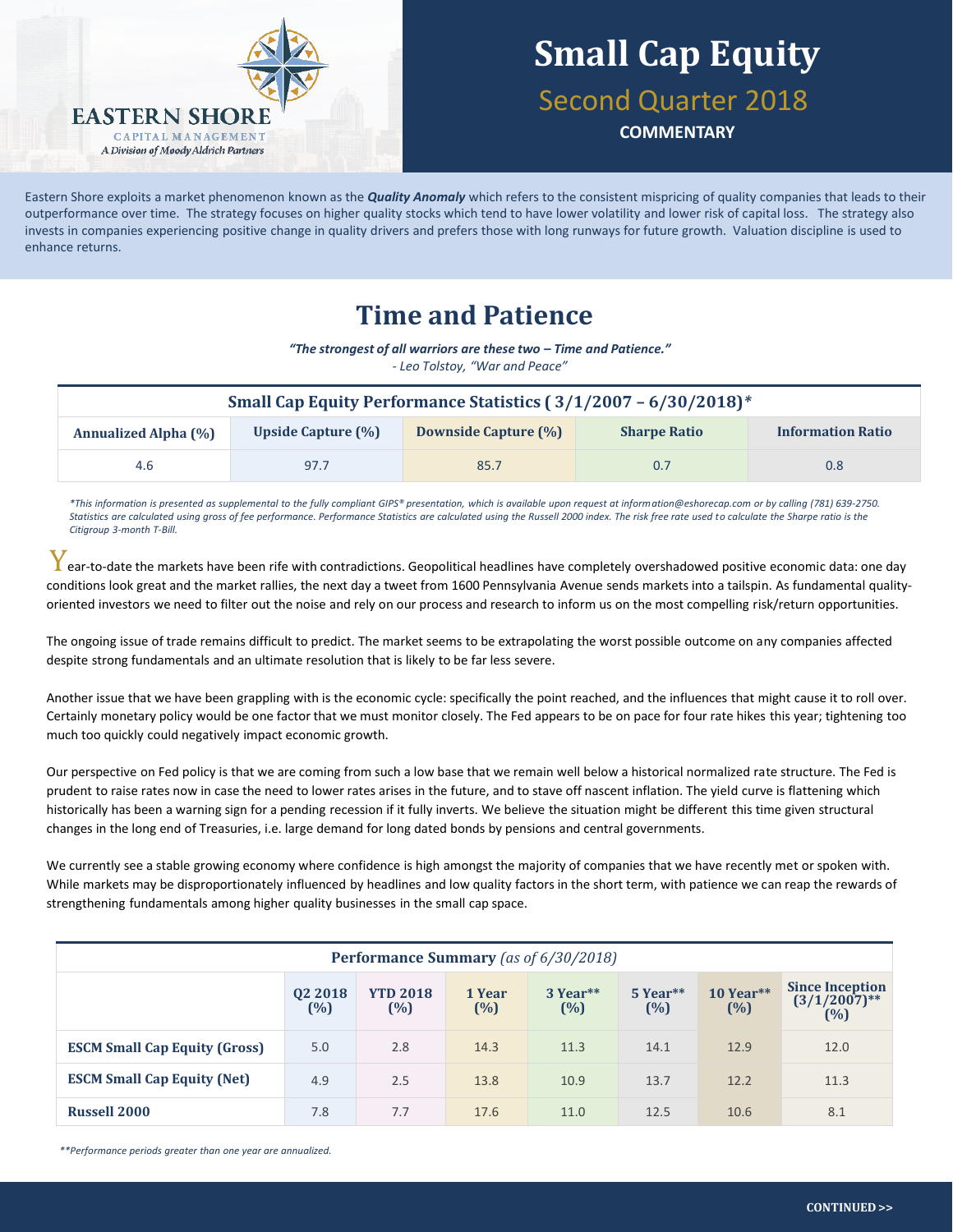

#### **Second Quarter 2018 Results**

The second quarter was a very strong period for small caps, as the Russell 2000 posted a return of 7.8%, beating the S&P 500 by 4.32%. The Eastern Shore Small Cap Equity strategy returned 5.0% gross /4.9% net of fees.

Low and negative ROE stocks continued their dominance into the second quarter, and micro-cap stocks also strongly outperformed. This lower quality outperformance was fueled at least in part by strong flows into passive small cap instruments in response to trade war concerns and the US economy's higher growth relative to that of other developed nations. Investors poured \$9.5B into US small cap ETFs during the second quarter, forcing buying of less liquid micro-cap companies.

Due to the quality orientation of our process, Eastern Shore's strategies are consistently biased towards higher earning, higher ROE companies. The lowest EPS quintile of companies in the Russell 2000 – most of which are non-earners – returned 10.5% for the quarter compared to the highest EPS quintile, which rose only 4.3%. The strategy's bias towards higher earning companies therefore was a significant drag on relative performance. Micro cap stocks also strongly outperformed, with the smallest quintile in the Russell 2000 outperforming the largest by over 6% in the quarter. This is another area where we have very little exposure: during the quarter the strategy held only six companies with market caps below \$1 billion.

Through the first six months of the year the lowest quintile of ROE is up 15.6% while the highest quintile is up only 6.9%. This is not an optimal environment for quality-oriented fundamental investors like Eastern Shore, but we recognize that periods of low-quality dominance such as this tend to be short-lived and we will continue to adhere to the process that has contributed to our strategies' outperformance over the long term.

The strongest sector contributors to the Small Cap Equity strategy's relative performance during the quarter were the Technology and Utilities sectors. Within the Technology sector, the strategy benefitted from stock specific positive developments at firms including Novanta (NOVT), Okta (OKTA), and Zendesk (ZEN). Utility relative performance came from both regulated utility holdings as well as telecommunications exposure in this sector. Our overall outlook on Utilities is not positive in this environment but we will take advantage of stock specific opportunities as they arise.

Sector detractors for the quarter included Consumer Discretionary and Producer Durables. Housing-related holdings in Consumer Discretionary detracted from the strategy's relative return during the first and second quarters after having strongly outperformed in 2017. We still believe our housing thesis is valid but recent headwinds have negatively affected sentiment. Specifically, mortgage rates and prices have increased, making affordability more challenging in some areas of the country. Lack of available supply is also an issue as there are low supplies of existing housing stock in many regions of the country and there is too little new construction as well.

We have seen a lot of pent up demand for new and existing homes for the past few years. We are at or close to full employment, we are finally experiencing some wage growth, and millennials are starting to purchase homes. Household formations are up but still below trend. We see a more gradual multi-year cycle compared to the last housing cycle that ended in 2008. We have reduced our exposure to housing but still hold a few names associated with this theme.

Within Producer Durables, John Bean Technologies (JBT) underperformed during the quarter due to company-specific developments that will defer their growth. We chose to exit this position and monitor the firm's progress. Another underperformer was Kennametal (KMT). Despite solid earnings and a generally positive outlook, trade war fears and concerns about a peaking industrial cycle contributed to the stock's underperformance during the quarter. We continue to hold this company in light of positive channel checks and the company's strong execution on its margin expansion plans.

The first half of the year has been challenging for the strategy from a relative performance perspective. The best performing areas during the second quarter (and the first as well) included software and healthcare equipment and services. These are generally high growth and expensive. Some companies in these areas meet our quality criteria while many are too early in their life cycle to get comfortable with. We will not compromise our quality and valuation framework to chase this momentum.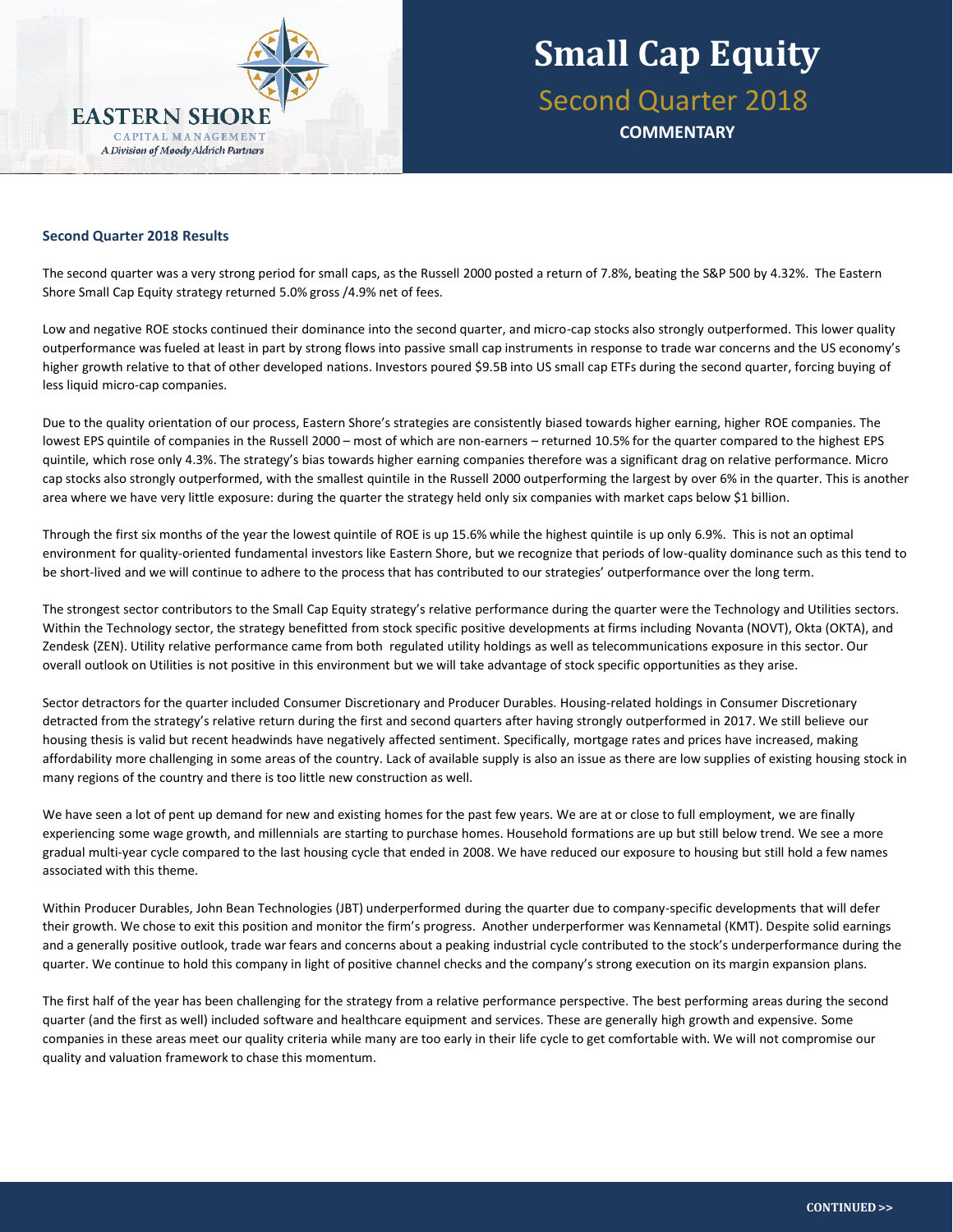

#### **Second Quarter Results (Continued)** analysis of runway/life stage or improvement in  $q$ fundamentals, and continual assessment of expected value.

The strategy experienced similar periods of underperformance during the second half of 2010 and the final three quarters of 2016. In each of these timeframes, the lowest ROE/ROIC stocks dominated while higher quality companies lagged significantly. In the second half of 2010, for example, the highest ROE quintile lagged the lowest by over 9%.

In our experience, conditions such as these are unsustainable and tend to reverse quickly and without warning. Such was the case following the low-quality rally of 2010: in 2011 the highest quintile ROE stocks outperformed the lowest by a staggering 18.6%. The strategy benefitted from having remained overweight this segment, and preserved investors' capital by generating a 1.6% return net of fees in 2011 vs. the benchmark's -4.2%. The strategy's 4.7% excess return net of fees in 2017 following the junk rally in 2016 further underscores the importance of adhering to the process during periods of low quality dominance in the interest of generating significant alpha when conditions revert to their long term pattern of quality outperformance. Fundamentals and valuation remain key drivers of investment performance over time.

| <b>Q2 Top 5 Contributors</b> <sup>†</sup> |                    |                            |  |  |  |
|-------------------------------------------|--------------------|----------------------------|--|--|--|
| <b>Security</b>                           | Avg. Weight<br>(%) | <b>Contribution</b><br>(%) |  |  |  |
| Juno Therapeutics, Inc. (JUNO)            | 0.11               | 0.33                       |  |  |  |
| Entegris, Inc. (ENTG)                     | 2.09               | 0.29                       |  |  |  |
| Microsemi Corporation (MSCC)              | 0.78               | 0.29                       |  |  |  |
| Pegasystems Inc. (PEGA)                   | 1.25               | 0.29                       |  |  |  |
| 8x8, Inc. (EGHT)                          | 1.05               | 0.23                       |  |  |  |

| Q2 Top 5 Detractors <sup>†</sup>     |      |                                        |  |  |  |  |
|--------------------------------------|------|----------------------------------------|--|--|--|--|
| <b>Security</b>                      | (%)  | <b>Avg. Weight Contribution</b><br>(%) |  |  |  |  |
| American Woodmark Corporation (AMWD) | 2.38 | $-0.46$                                |  |  |  |  |
| Heartland Express, Inc. (HTLD)       | 1.37 | $-0.34$                                |  |  |  |  |
| RPC, Inc. (RES)                      | 0.99 | $-0.33$                                |  |  |  |  |
| Portola Pharmaceuticals, Inc. (PTLA) | 0.89 | $-0.33$                                |  |  |  |  |
| LCI Industries (LCII)                | 1 31 | $-0.26$                                |  |  |  |  |

### **Outlook**

We are encouraged by the strength of recent economic data as we enter the third quarter of 2018. Second quarter GDP appears likely to come in between 3.5 - 4%. We anticipate that full year GDP should be in the range of 2.5 - 3%. The recent June ISM Manufacturing and non-Manufacturing numbers were very strong at 60.2 and 59.1 respectively, indicating an expanding economy.

The tone from management teams at the investor conferences we attended and during our phone conversations was very constructive. The general consensus is that business is good, and teams are projecting confidence that this trend will continue through the rest of the year and into 2019. Geopolitical and trade disruptions were the main concerns on management teams' minds.

While the economy currently appears to be on strong footing, there are many risks that we are watching that could derail this stability. An all-out trade war with China and/or Europe is an unappealing possibility which could slow global growth and severely disrupt many industries. Our domestically focused established quality holdings should protect the strategy in such an environment.

Regarding interest rates, we believe that the Fed is on the right path to responsibly bring rates back to a neutral posture. We anticipate that they will slow rate increases if data indicates that doing so will preserve economic stability.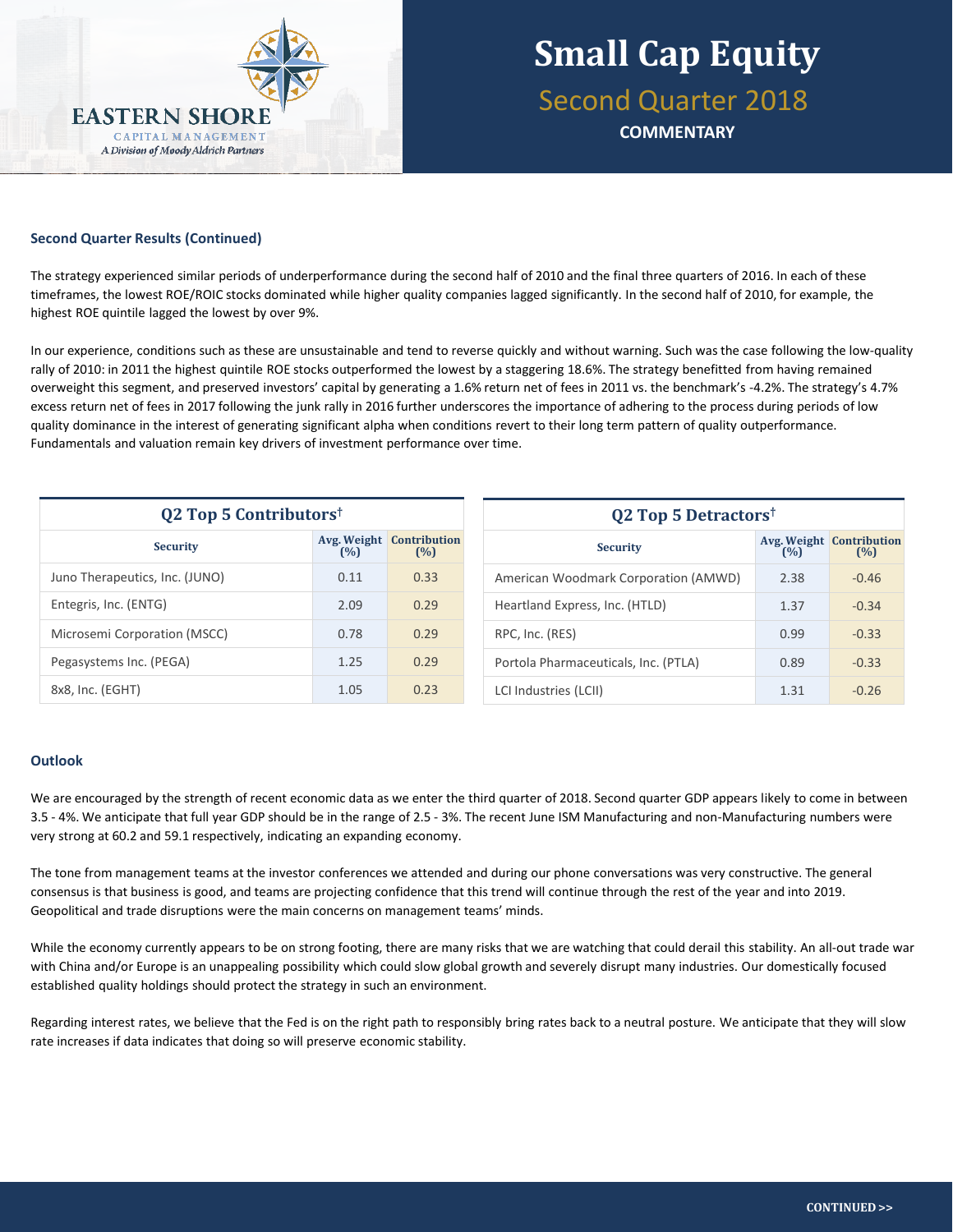

**Small Cap Equity** Second Quarter 2018 **COMMENTARY**

#### **stocks**, adjusting the balance between the two based on opportunity set and market environment. The team's **stock selection technique** is based on the following four components: and analysis of runway/life stage of runway/life stage of company, persistence or i **Positioning**

The Health Care sector continued to have strong absolute and relative performance in the second quarter, with particular strength in healthcare services and medical equipment. The backdrop was favorable as underlying fundamentals were strong and the merger and acquisition environment was very active. There has been consolidation in all areas of healthcare as the various players look to protect and assert their market power as numerous major themes play out.

While there were numerous deals, one example is particularly indicative of the state of the drug industry: that of Novartis for Avexis. Novartis paid \$8.7 billion for Avexis, a leader in gene therapy, which had a phase 3 drug treating a rare neuromuscular disorder, spinal muscular atrophy (SMA). Novartis paid an 88% premium over the last closing price which had risen 65% in the past 12 months. More companies have been making these earlier stage bets, diverting from the more conservative stances of previous years.

In light of the strong fundamentals and very active merger and acquisition market, we brought the sector weighting of healthcare up approximately 600 basis points during the quarter, from 10.7% to 16.9%. This move enabled us to capture most of the upside generated from the sector. The fundamentals remain strong, anchored by demographic trends, innovation, and continued consolidation.

We funded this shift in the portfolio largely by reducing some areas of Technology and by lowering our overweight in regional banks. Regarding Technology, we have been overweight semiconductors and related services for several quarters. They have been strong performers and many of these names were closer to fair value. We still have a positive view of regional banks but lowered our overweight as the yield curve has flattened significantly since the beginning of the year, which is a headwind to banks' net interest margins.

We are also seeking to emphasize even more domestically focused high quality businesses in the portfolio. We always have significant exposure to names with high domestic revenue percentages, and feel that this positioning is particularly advantageous given the trade environment we are in.

Another reason to favor domestic over foreign revenues is that we have seen a deceleration in global PMIs during the last couple of quarters. The global economy is still expanding, but not as rapidly as it was a year ago. The U.S. economy appears to be accelerating, providing an additional reason to favor domestic vs. foreign.

Please feel free to reach out to us for more color on our outlook and positioning: your thoughts are always welcomed and encouraged. We appreciate your interest in and support of Eastern Shore.



**Robert Barringer, CFA CIO, Partner, & Portfolio Manager**



**James O'Brien, CFA Partner & Portfolio Manager**

### **OFFICE CONTACT**











**Sarah Westwood, CFA, CMT Partner & Portfolio Manager**